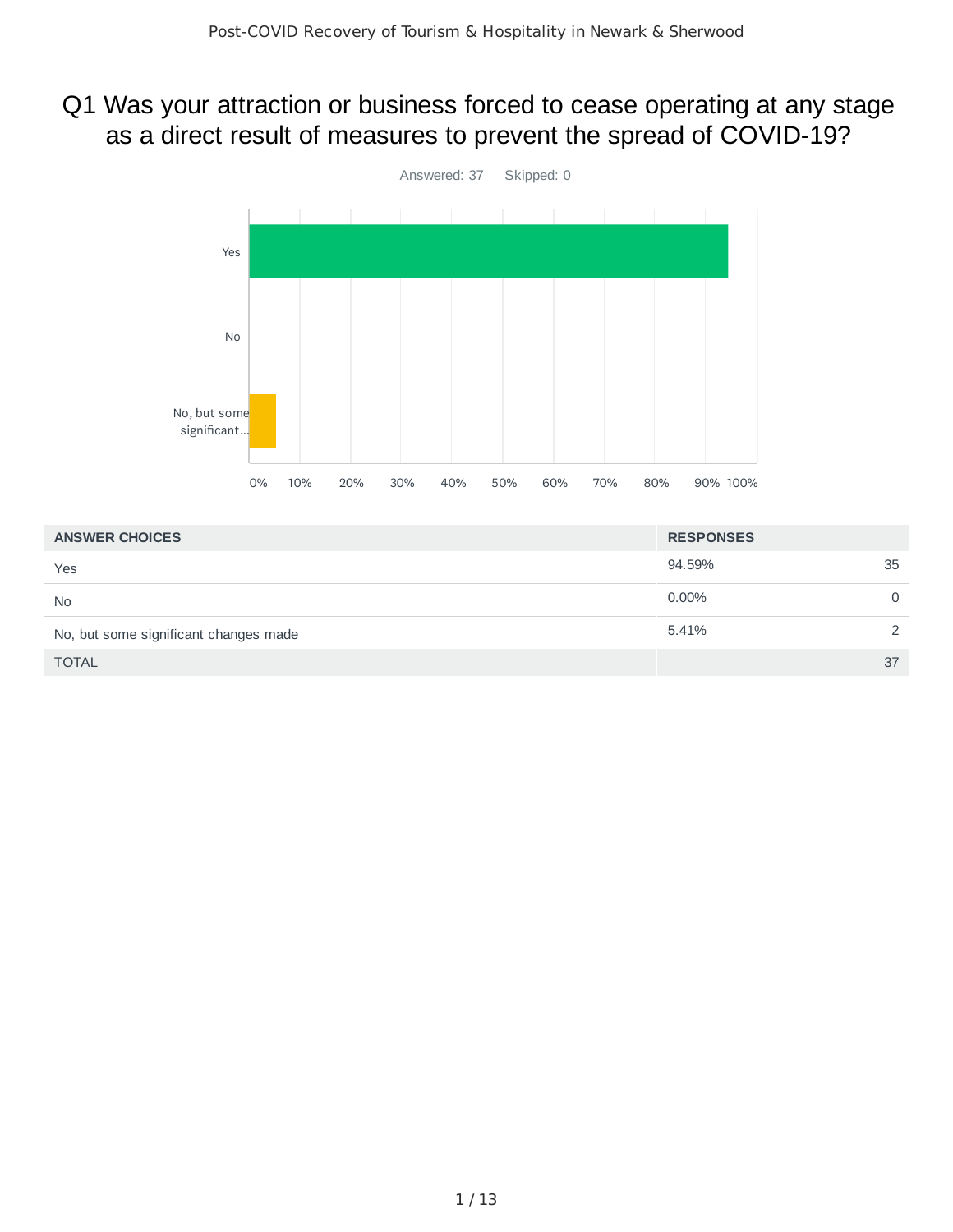## Q2 If your attraction or business was forced to cease operating at any stage as a direct result of measures to prevent the spread of COVID-19, has it now reopened to the public?



| <b>ANSWER CHOICES</b> | <b>RESPONSES</b> |    |
|-----------------------|------------------|----|
| Yes                   | 83.33%           | 30 |
| <b>No</b>             | 16.67%           | 6  |
| <b>TOTAL</b>          |                  | 36 |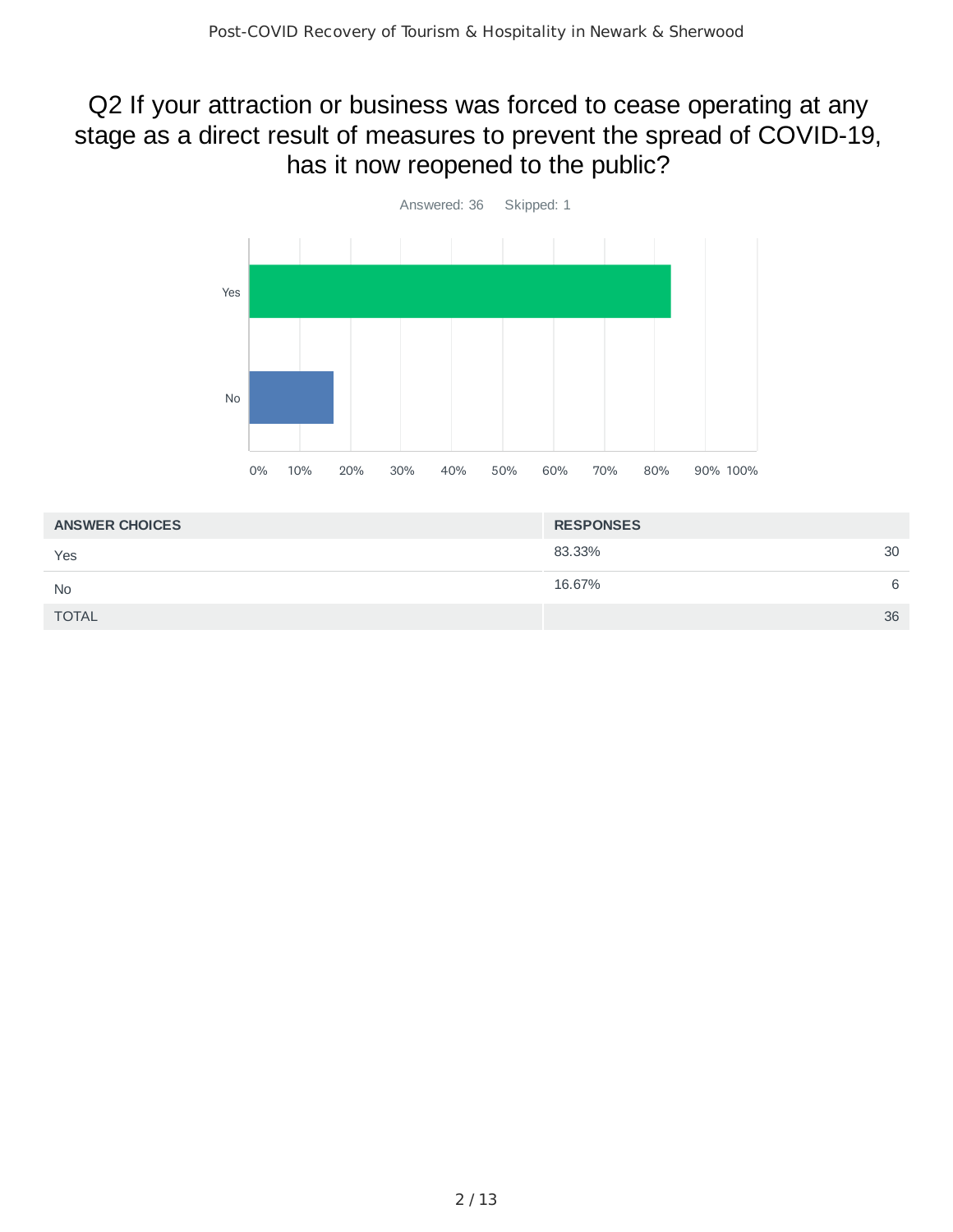#### Q3 If your attraction or business has not yet reopened to the public, do you expect it to in the next 3 months?



| <b>ANSWER CHOICES</b> | <b>RESPONSES</b> |
|-----------------------|------------------|
| Yes                   | 20<br>74.07%     |
| <b>No</b>             | 3.70%            |
| Don't know            | 22.22%<br>6      |
| <b>TOTAL</b>          | 27               |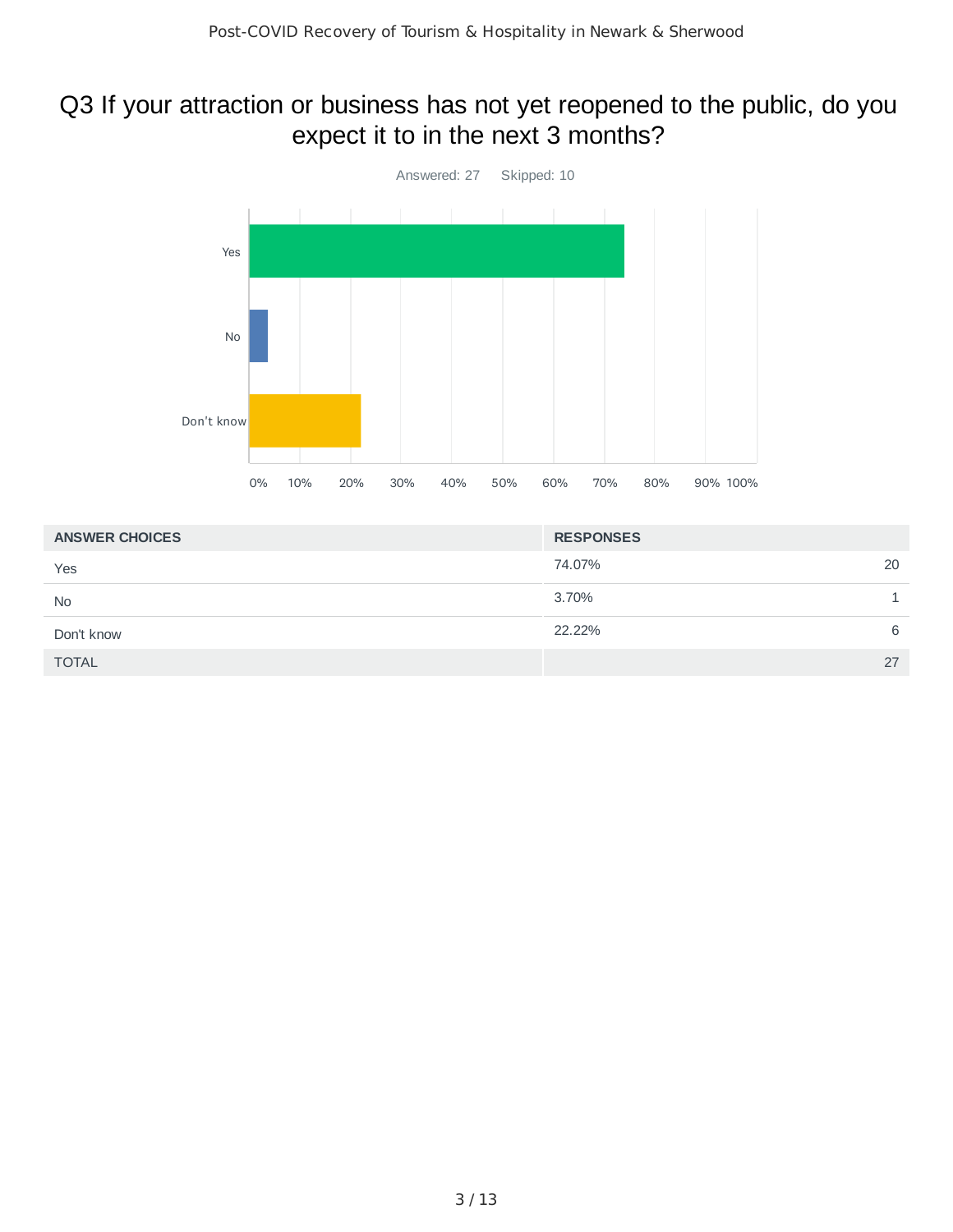# Q4 If your attraction or business has now reopened to the public, how do your visitor numbers since reopening compare?



| <b>ANSWER CHOICES</b>    | <b>RESPONSES</b> |          |
|--------------------------|------------------|----------|
| Much less than normal    | 25.00%           | 9        |
| Less than normal         | 22.22%           | 8        |
| Similar levels to normal | 30.56%           | 11       |
| More than normal         | 5.56%            | 2        |
| Much more than normal    | $0.00\%$         | $\Omega$ |
| Don't know               | 16.67%           | 6        |
| <b>TOTAL</b>             |                  | 36       |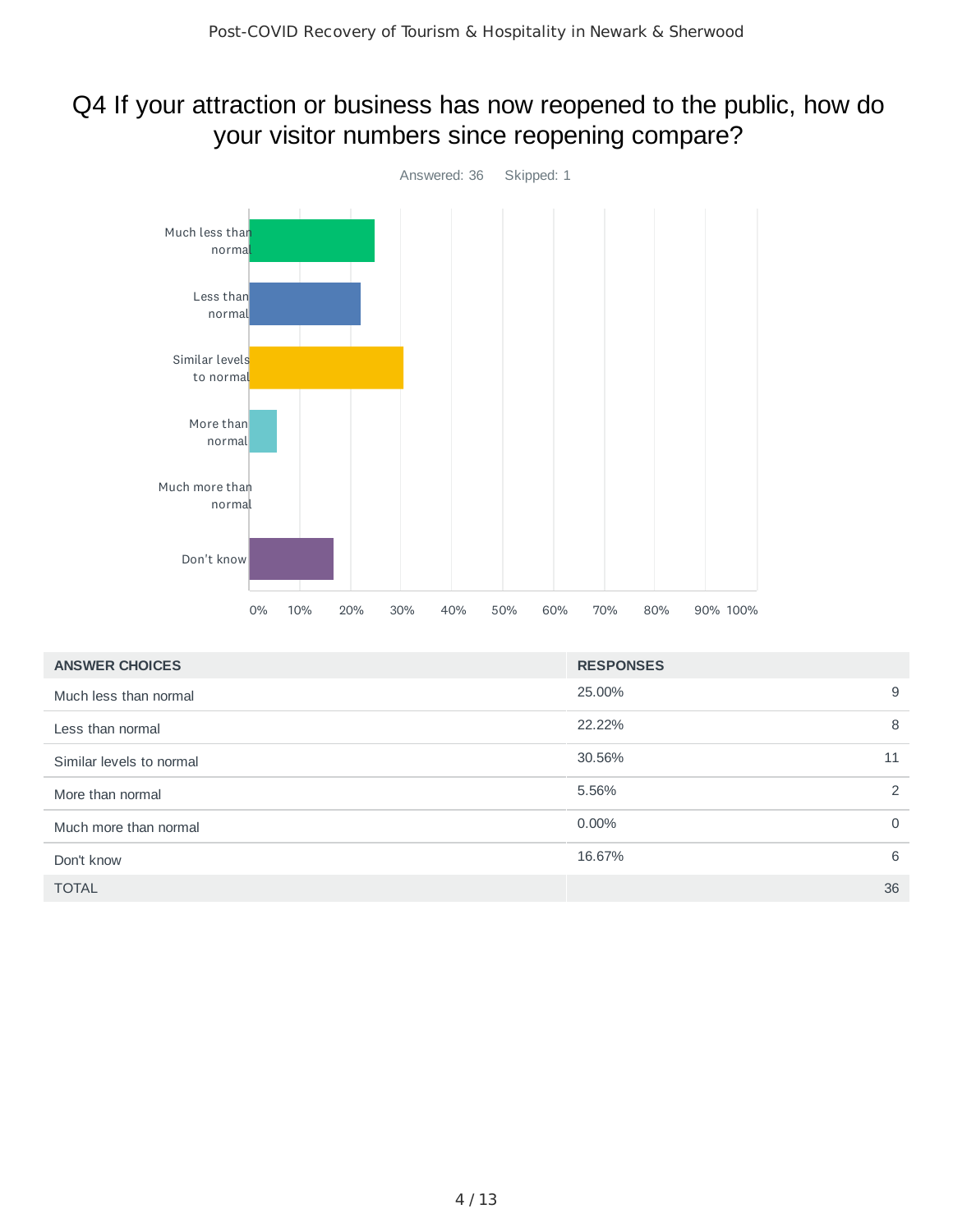#### Q5 Has income from your attraction or business been affected negatively as a direct result of measures to prevent the spread of COVID-19?



| <b>ANSWER CHOICES</b> | <b>RESPONSES</b> |
|-----------------------|------------------|
| Yes                   | 36<br>97.30%     |
| <b>No</b>             | $0.00\%$<br>0    |
| Don't know            | 2.70%            |
| <b>TOTAL</b>          | 37               |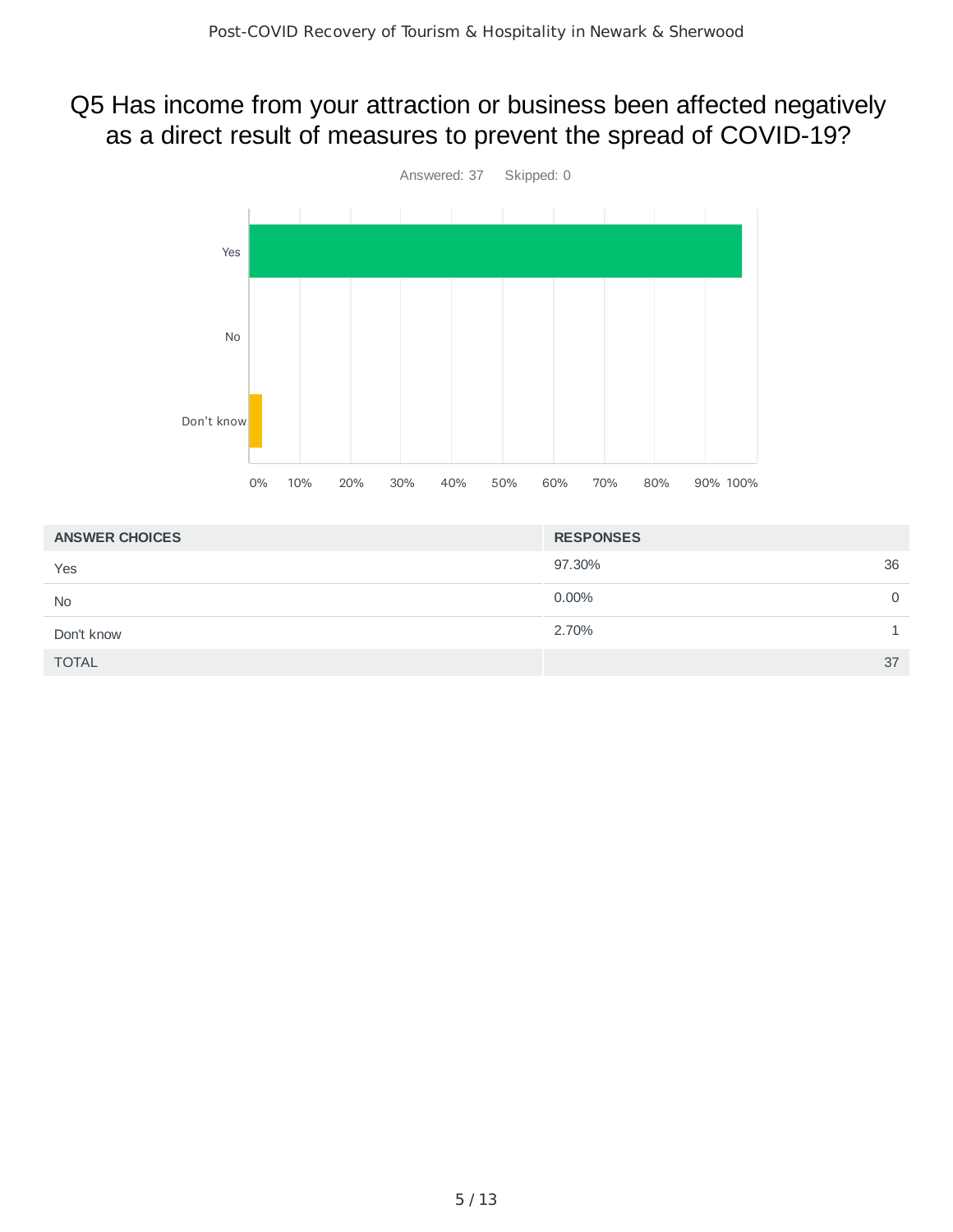## Q6 Have you received any business support measures since the start of the pandemic?



| <b>ANSWER CHOICES</b> | <b>RESPONSES</b> |    |
|-----------------------|------------------|----|
| Yes                   | 78.38%           | 29 |
| <b>No</b>             | 13.51%           | 5  |
| Don't know            | 5.41%            | 2  |
| Rather not say        | 2.70%            |    |
| <b>TOTAL</b>          |                  | 37 |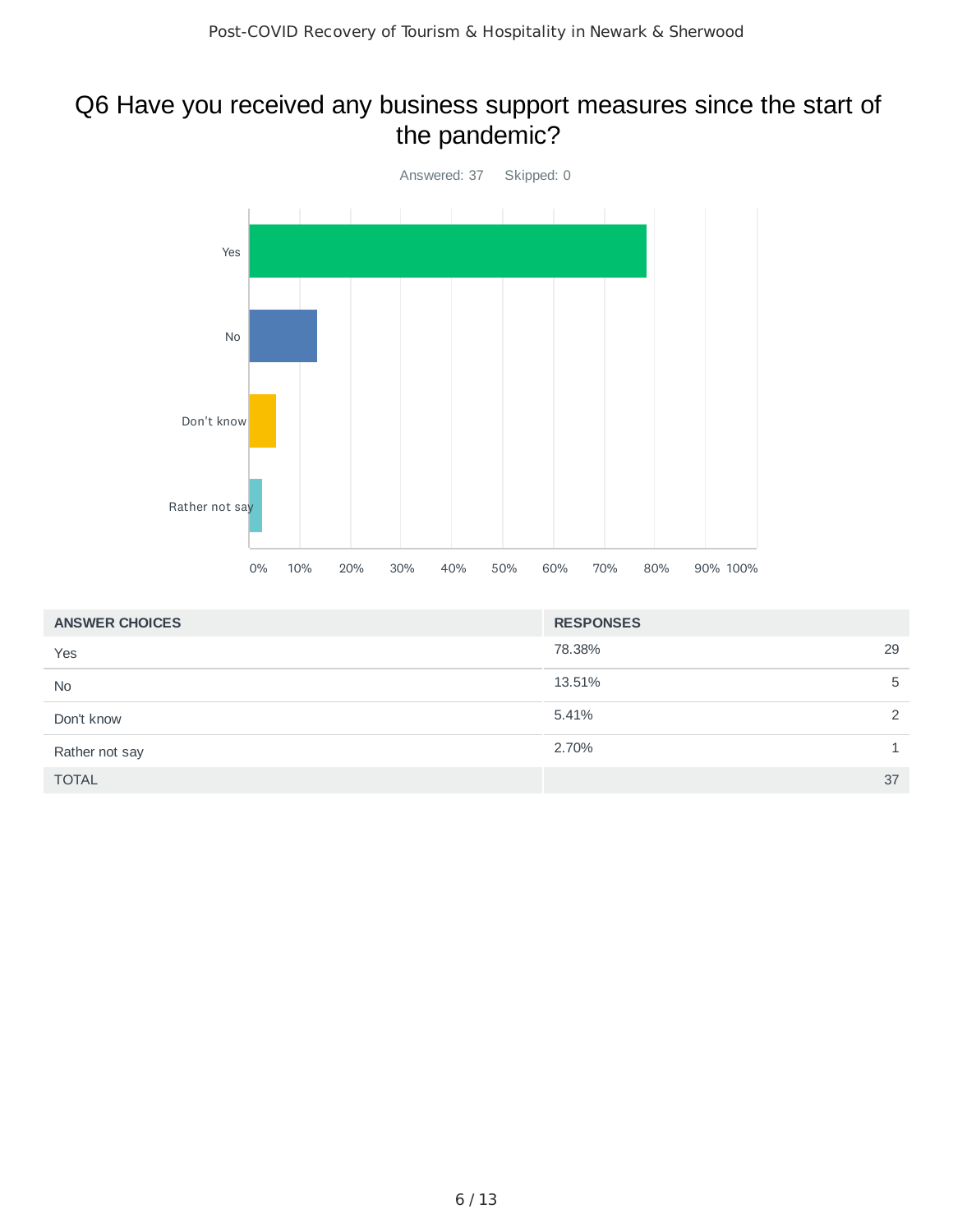#### Q7 How well do you think your attraction or business will recover from the impact of COVID-19 in the next 6 months?



| <b>ANSWER CHOICES</b>                        | <b>RESPONSES</b> |          |
|----------------------------------------------|------------------|----------|
| It will not recover                          | 2.70%            | 1.       |
| It will not do as well as it would have done | 56.76%           | 21       |
| It will do the same as it would have done    | 32.43%           | 12       |
| It will do better than it would have done    | 8.11%            | 3        |
| N/A                                          | $0.00\%$         | $\Omega$ |
| <b>TOTAL</b>                                 |                  | 37       |
|                                              |                  |          |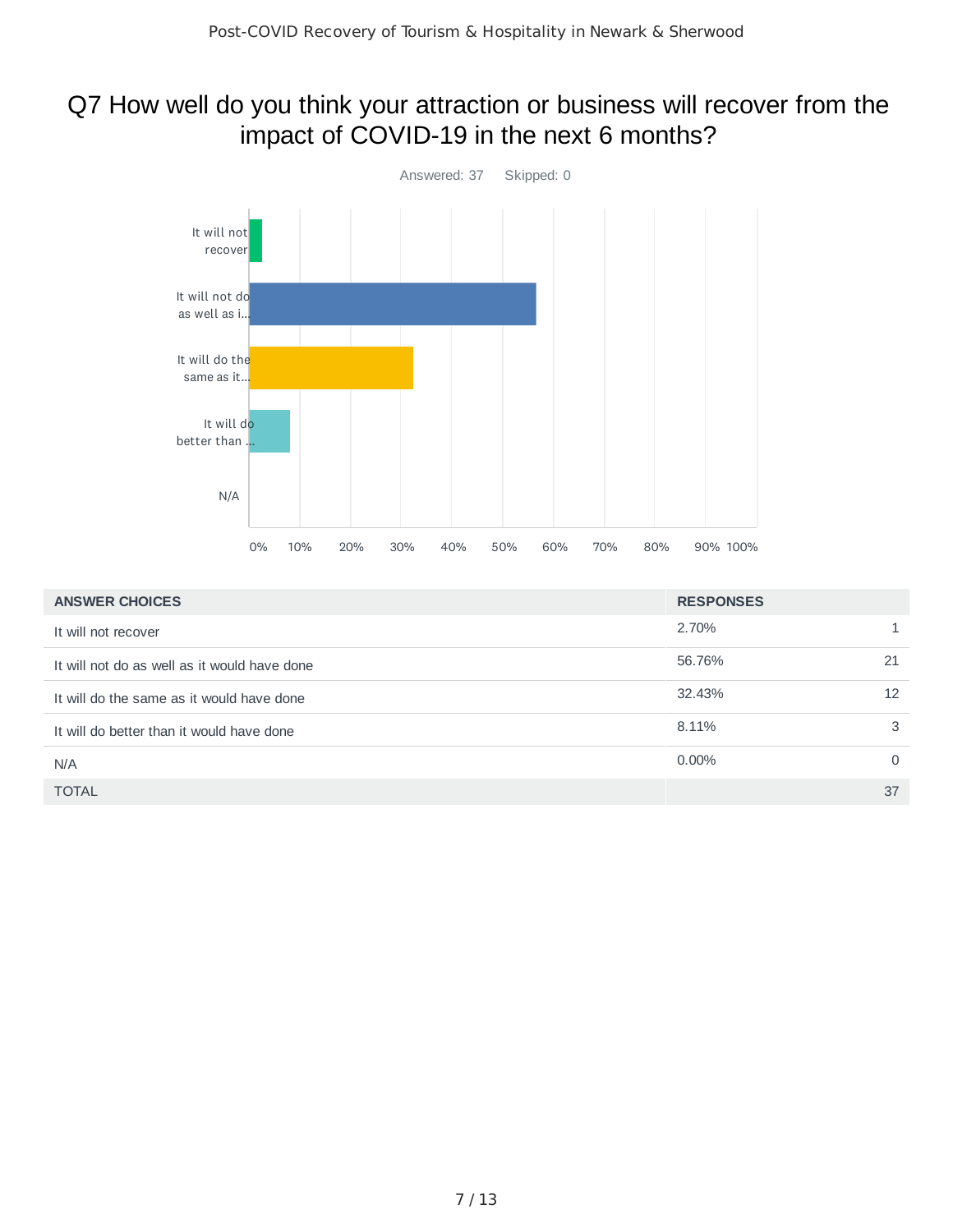#### Q8 How well do you think your attraction or business will recover from the impact of COVID-19 in the next 12 - 18 months?



| <b>ANSWER CHOICES</b>                        | <b>RESPONSES</b> |          |
|----------------------------------------------|------------------|----------|
| It will not recover                          | 2.70%            |          |
| It will not do as well as it would have done | 37.84%           | 14       |
| It will do the same as it would have done    | 45.95%           | 17       |
| It will do better than it would have done    | 13.51%           | 5        |
| N/A                                          | $0.00\%$         | $\Omega$ |
| <b>TOTAL</b>                                 |                  | 37       |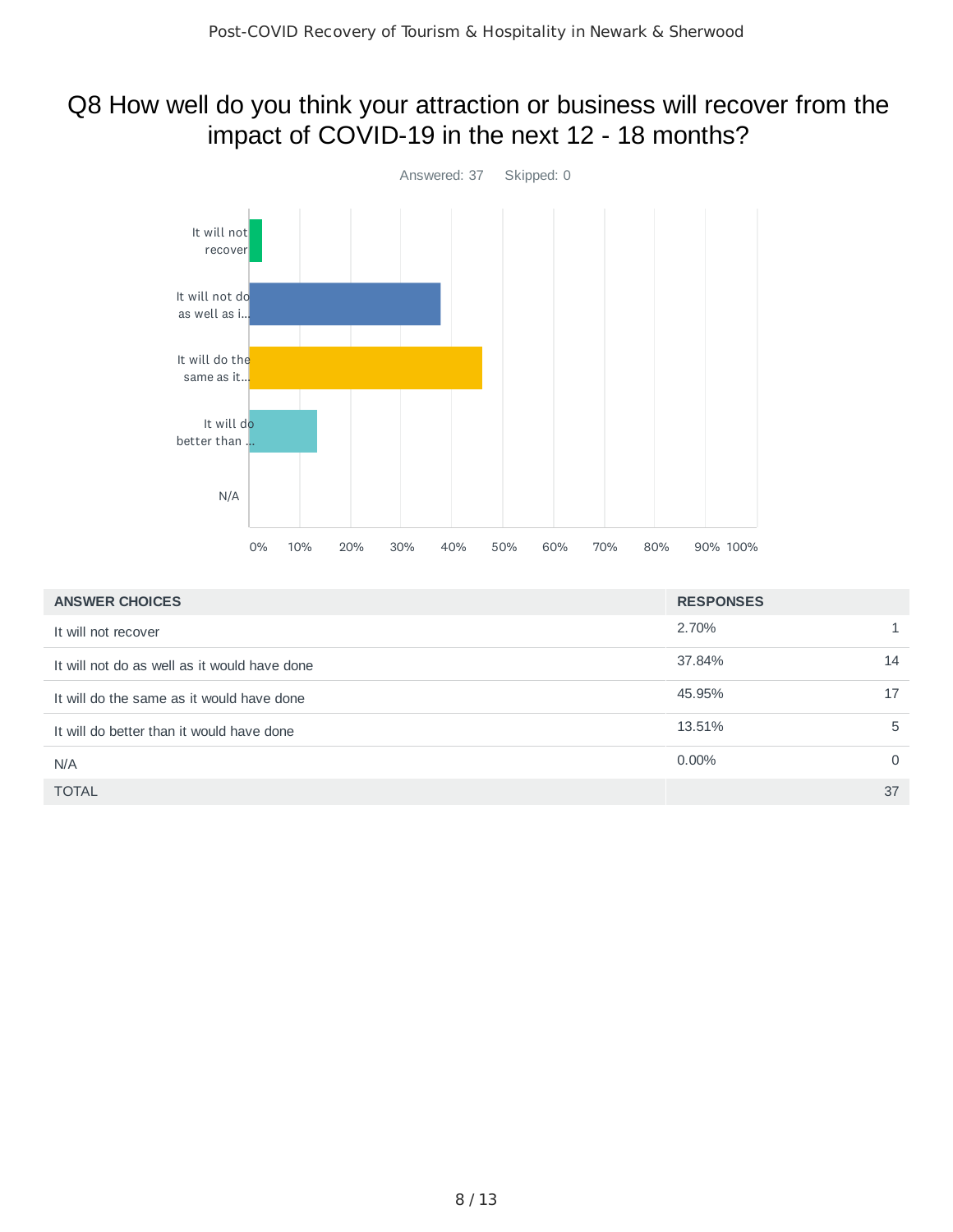#### Q9 How likely do you think you are to recruit new staff in the next 6 months?



| <b>ANSWER CHOICES</b> | <b>RESPONSES</b> |                |
|-----------------------|------------------|----------------|
| Very likely           | 29.73%           | 11             |
| Likely                | 10.81%           | $\overline{4}$ |
| Somewhat likely       | 10.81%           | $\overline{4}$ |
| Somewhat unlikely     | 5.41%            | $\overline{2}$ |
| Unlikely              | 10.81%           | $\overline{4}$ |
| Very unlikely         | 16.22%           | 6              |
| N/A                   | 16.22%           | 6              |
| <b>TOTAL</b>          |                  | 37             |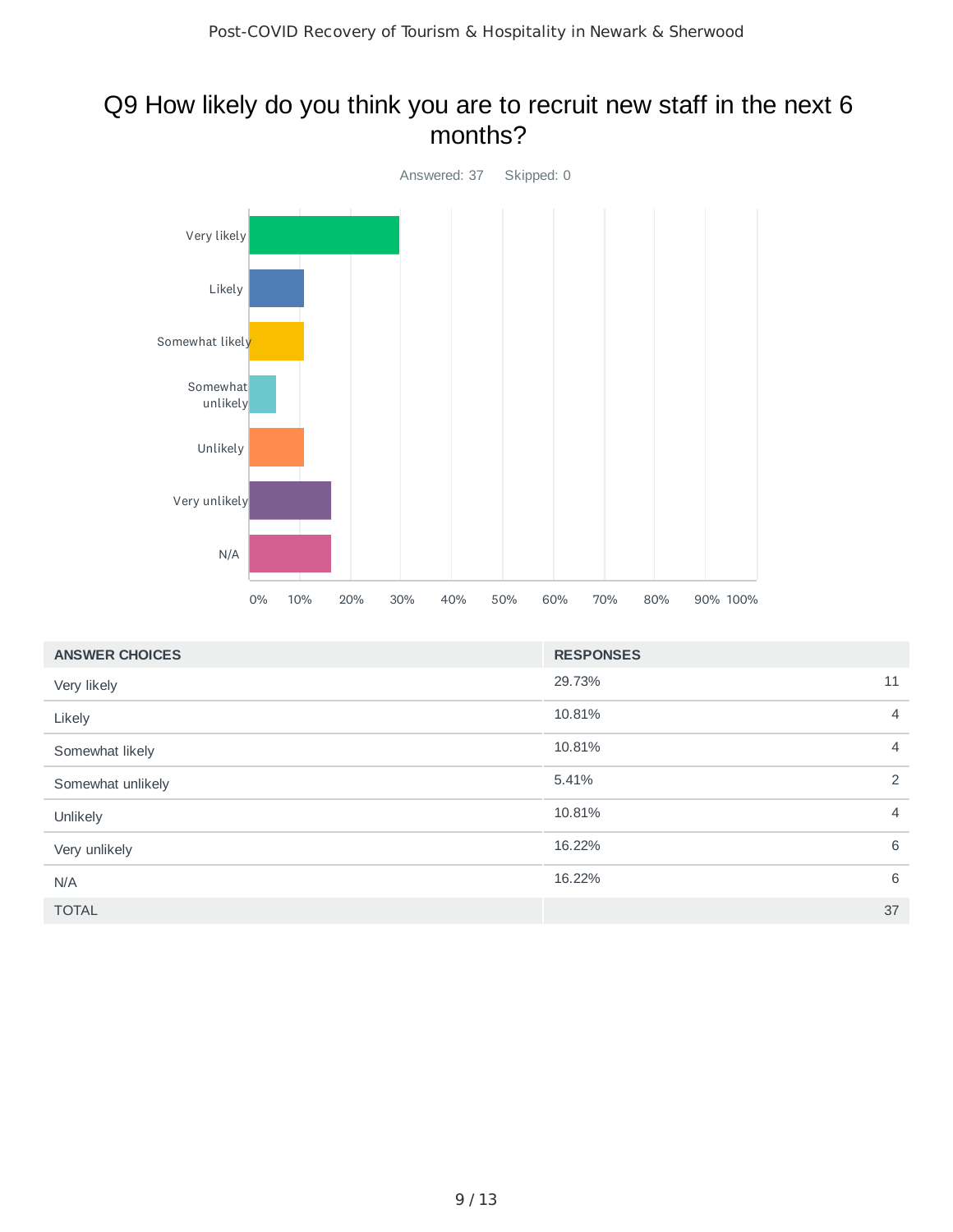#### Q10 Overall, how are you mainly feeling about the post-COVID prospects for your attraction or business?



| <b>ANSWER CHOICES</b>  | <b>RESPONSES</b>         |                |
|------------------------|--------------------------|----------------|
| Very optimistic        | 2<br>5.41%               |                |
| Somewhat optimistic    | 18<br>48.65%             |                |
| <b>Neutral</b>         | 18.92%                   | $\overline{7}$ |
| Somewhat pessimistic   | 10.81%<br>$\overline{4}$ |                |
| Very pessimistic       | 3<br>8.11%               |                |
| Don't know             | 2<br>5.41%               |                |
| Other (please specify) | 2.70%<br>$\mathbf{1}$    |                |
| <b>TOTAL</b>           | 37                       |                |

| <b>OTHER (PLEASE SPECIFY)</b>                      | <b>DATE</b>        |
|----------------------------------------------------|--------------------|
| Waiting for 21 June to see if we can operate fully | 5/26/2021 12:16 PM |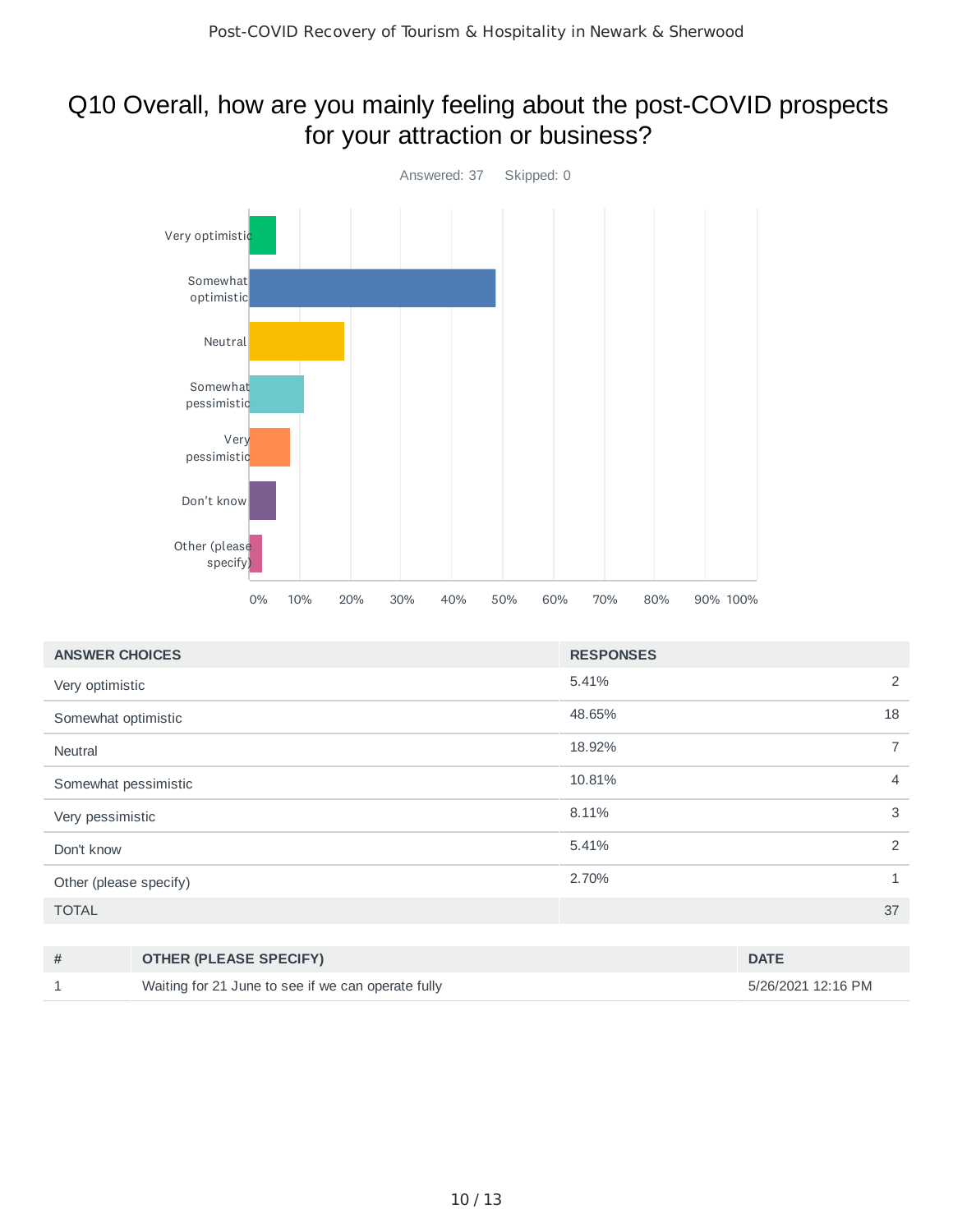## Q11 What other things do you think local and/or central government could do, or do differently, to help support your attraction or business in post-COVID recovery going forward?

Answered: 33 Skipped: 4

| #  | <b>RESPONSES</b>                                                                                                                                                                                                                                                                                                                                                                                                                                                                                                                                                                                                                                                                                                                                                                                                                                                                                                                                                                                                                                                                                                                                                                                                                                                                                                                                                                                                                                                                                                                                                                                                                                                                                                                                                                                                                                                                                                                                                                                                               | <b>DATE</b>        |
|----|--------------------------------------------------------------------------------------------------------------------------------------------------------------------------------------------------------------------------------------------------------------------------------------------------------------------------------------------------------------------------------------------------------------------------------------------------------------------------------------------------------------------------------------------------------------------------------------------------------------------------------------------------------------------------------------------------------------------------------------------------------------------------------------------------------------------------------------------------------------------------------------------------------------------------------------------------------------------------------------------------------------------------------------------------------------------------------------------------------------------------------------------------------------------------------------------------------------------------------------------------------------------------------------------------------------------------------------------------------------------------------------------------------------------------------------------------------------------------------------------------------------------------------------------------------------------------------------------------------------------------------------------------------------------------------------------------------------------------------------------------------------------------------------------------------------------------------------------------------------------------------------------------------------------------------------------------------------------------------------------------------------------------------|--------------------|
| 1  | We received a few discretionary grants, however they did not cover overheads, we were not<br>entitled to the grants because we do not pay rates                                                                                                                                                                                                                                                                                                                                                                                                                                                                                                                                                                                                                                                                                                                                                                                                                                                                                                                                                                                                                                                                                                                                                                                                                                                                                                                                                                                                                                                                                                                                                                                                                                                                                                                                                                                                                                                                                | 6/3/2021 4:49 PM   |
| 2  | Give individual workshop sessions with local Gov business advisers to help with online<br>presence, and making sure young businesses have all they need in place (Covid rules and<br>regs, financial advise at their fingertips and best broadband in the community they operate in).<br>Basically, having free local Gov (trustworthy) advisors to come and give advise to strengthen<br>business into the future. Perhaps even offer Gov (low interest) loans to help develop new<br>businesses in N & S.                                                                                                                                                                                                                                                                                                                                                                                                                                                                                                                                                                                                                                                                                                                                                                                                                                                                                                                                                                                                                                                                                                                                                                                                                                                                                                                                                                                                                                                                                                                    | 6/3/2021 12:30 PM  |
| 3  | They could keep the VAT at 5%, this would help us greatly as we wish to remain using<br>takeaway packaging for the foreseeable future to protect our staff from Covid. The difference in<br>the VAT rate helps pay for this.                                                                                                                                                                                                                                                                                                                                                                                                                                                                                                                                                                                                                                                                                                                                                                                                                                                                                                                                                                                                                                                                                                                                                                                                                                                                                                                                                                                                                                                                                                                                                                                                                                                                                                                                                                                                   | 6/2/2021 6:01 PM   |
| 4  | Dear Sirs, Please STOP the press from scaremongering the public day to day. Publishing NO<br>FACTS of what the Government will or will not due. Surely there is someone that can take<br>control of their reporting ? Why is this not happening ? Please keep on track with the<br>vaccination so that Hospitality may open on the 21st June, with higher numbers indoors. This<br>will also restore peoples confidence in the vaccination. Otherwise what was the point of having<br>a vaccination if it wasn't effective to Covid, as lets face it, thats what you are saying by going<br>off the "Roadmap" if that is to be the case. Lets face it, there is not enough long term evidence<br>to support the vaccine does no harm, yet most trusted you, so they could ensure their<br>business went back to normal asap. I for 1 am "One" of those people and there are hundreds<br>like me. Trusting the Government to vaccinate us so that the Road Map can continue, was the<br>main factor for me and others. You allow several hundred people in one shop, touching items,<br>yet, less than 6 or 12 in one hospitality unit, that has been rated Covid Secure by the AA or<br>Good to Go by Visit England. The Government allow people to travel abroad and stay in a villa,<br>hotel, apartment, restaurant and bar with 20-30, plus people, yet they wont allow it in their own<br>country. Who made these rules?. Please stop moving the goal posts, everybody in Hospitality<br>has had it with this "type of view" Stop blamimg us for the Covid and look at the actual source<br>where it came from and concentrate on getting everyone vaccinated so our country can<br>recover. Our childrens mental health is a real big issue and everyone knows it, soon it will be<br>published how bad it is and what will the Government say then to the parents, who has a child<br>beyond reach ? They will hold the Conserbative Party to ransom and they will loose the<br>election. People do not forget easily ! | 6/1/2021 8:13 PM   |
| 5  | Continue the positive support and promotion of the Newark and Sherwood area.                                                                                                                                                                                                                                                                                                                                                                                                                                                                                                                                                                                                                                                                                                                                                                                                                                                                                                                                                                                                                                                                                                                                                                                                                                                                                                                                                                                                                                                                                                                                                                                                                                                                                                                                                                                                                                                                                                                                                   | 5/31/2021 8:03 AM  |
| 6  | Extend VAT beyond Apr 22 & Sept 22 or create a hospitality rate like many other countries do.                                                                                                                                                                                                                                                                                                                                                                                                                                                                                                                                                                                                                                                                                                                                                                                                                                                                                                                                                                                                                                                                                                                                                                                                                                                                                                                                                                                                                                                                                                                                                                                                                                                                                                                                                                                                                                                                                                                                  | 5/30/2021 2:41 PM  |
| 7  | Make us eligible for grants, we are entirely volunteer run, do not charge for entry and have had<br>no means of obtaining donations which we rely on to keep going.                                                                                                                                                                                                                                                                                                                                                                                                                                                                                                                                                                                                                                                                                                                                                                                                                                                                                                                                                                                                                                                                                                                                                                                                                                                                                                                                                                                                                                                                                                                                                                                                                                                                                                                                                                                                                                                            | 5/30/2021 10:39 AM |
| 8  | Support with grants and stewards employed by NSDC to assist with entry to our businesses<br>has been excellent and very much appreciated.                                                                                                                                                                                                                                                                                                                                                                                                                                                                                                                                                                                                                                                                                                                                                                                                                                                                                                                                                                                                                                                                                                                                                                                                                                                                                                                                                                                                                                                                                                                                                                                                                                                                                                                                                                                                                                                                                      | 5/29/2021 8:24 AM  |
| 9  | We appreciate the pressures faced by local authorities, but as we all move forward towards<br>hopefully better times, the opportunity of more involvement with venues for support as we are<br>likely to continue with challenges.                                                                                                                                                                                                                                                                                                                                                                                                                                                                                                                                                                                                                                                                                                                                                                                                                                                                                                                                                                                                                                                                                                                                                                                                                                                                                                                                                                                                                                                                                                                                                                                                                                                                                                                                                                                             | 5/28/2021 9:10 PM  |
| 10 | we are grateful of the grants we have received so far to keep the business going and pay staff<br>on Furlough. Please continue to support us and get us through this difficult time. Thank you                                                                                                                                                                                                                                                                                                                                                                                                                                                                                                                                                                                                                                                                                                                                                                                                                                                                                                                                                                                                                                                                                                                                                                                                                                                                                                                                                                                                                                                                                                                                                                                                                                                                                                                                                                                                                                 | 5/27/2021 7:16 PM  |
| 11 | Firstly, we all need to accept that Covid is not in the past, it is here still and likely to require                                                                                                                                                                                                                                                                                                                                                                                                                                                                                                                                                                                                                                                                                                                                                                                                                                                                                                                                                                                                                                                                                                                                                                                                                                                                                                                                                                                                                                                                                                                                                                                                                                                                                                                                                                                                                                                                                                                           | 5/27/2021 11:56 AM |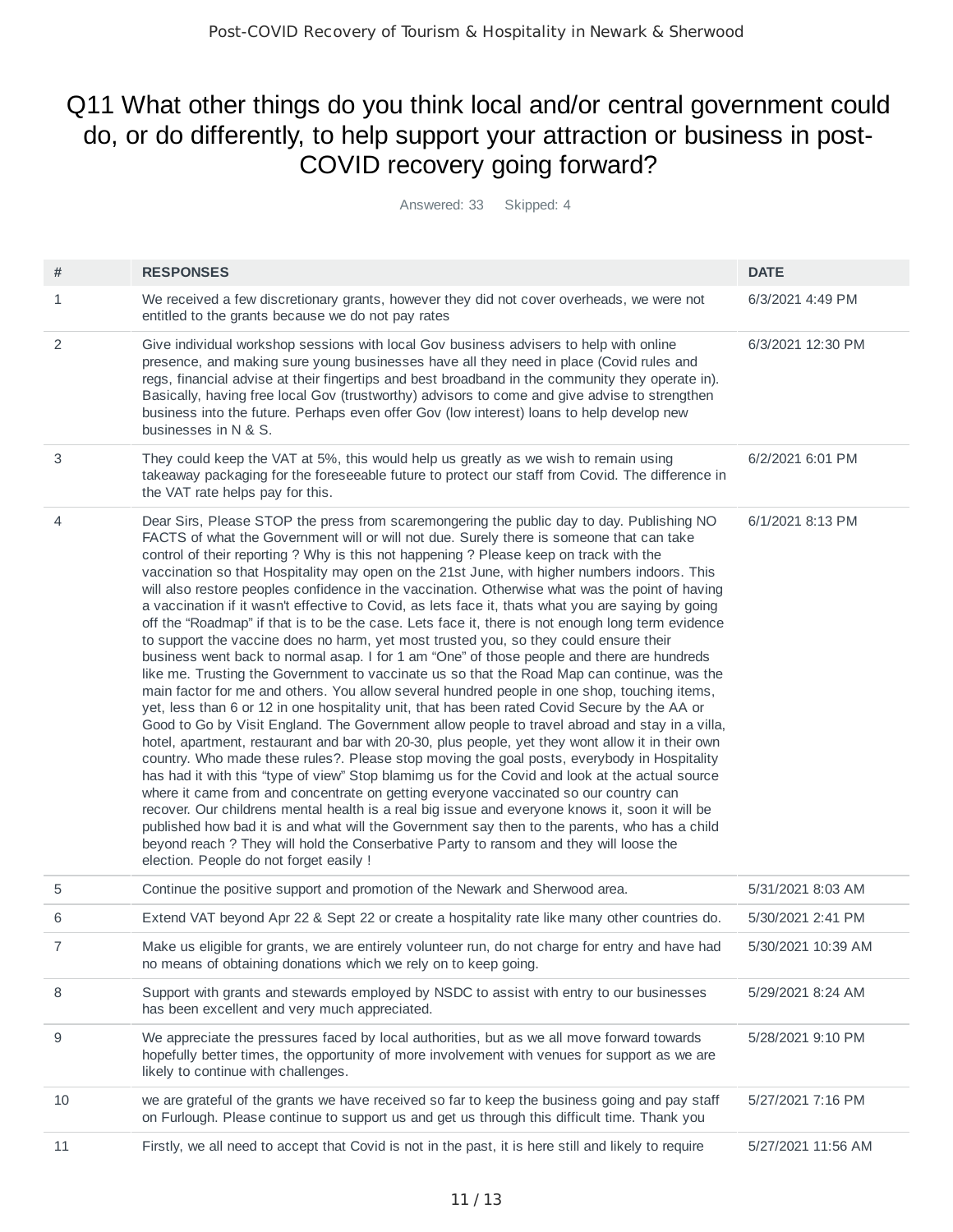#### Post-COVID Recovery of Tourism & Hospitality in Newark & Sherwood

management for the forseeable future. Ensure that all levels of local govt work together in collaboration, and central govt to level up physical v on line retail competition and continue to support town centres

| 12 | I think we have had good support. Developing more accessible car parking which is free would<br>be very helpful.                                                                                                                                                                                                                                                                                                                                                                                                                                                                                                                                                                                                                                                                                                                                                                   | 5/27/2021 10:25 AM |
|----|------------------------------------------------------------------------------------------------------------------------------------------------------------------------------------------------------------------------------------------------------------------------------------------------------------------------------------------------------------------------------------------------------------------------------------------------------------------------------------------------------------------------------------------------------------------------------------------------------------------------------------------------------------------------------------------------------------------------------------------------------------------------------------------------------------------------------------------------------------------------------------|--------------------|
| 13 | More financial support to allow our business to not be weighed down by the significant debt we<br>have been forced to take, which means we are limited to our investment into the business and<br>plans for business growth and employment                                                                                                                                                                                                                                                                                                                                                                                                                                                                                                                                                                                                                                         | 5/27/2021 7:23 AM  |
| 14 | Tourism marketing                                                                                                                                                                                                                                                                                                                                                                                                                                                                                                                                                                                                                                                                                                                                                                                                                                                                  | 5/26/2021 9:57 PM  |
| 15 | I have completed this survey on behalf of St Mary's Church edwinstowe I act as a guide<br>acouple of times a week people like to visit it as legend has it that Robin Hood and maid<br>Marion were married there! It is a source of income. Many vi's, itors are from abroad we feel<br>that it may be helpful if the church was mentioned or promoted within tourist info                                                                                                                                                                                                                                                                                                                                                                                                                                                                                                         | 5/26/2021 9:20 PM  |
| 16 | Very little, people will be feeling very cautious but this should reduce in time                                                                                                                                                                                                                                                                                                                                                                                                                                                                                                                                                                                                                                                                                                                                                                                                   | 5/26/2021 8:55 PM  |
| 17 | Make sure rules are clear and everyone knows what's expected. Give plenty of notice of any<br>changes.                                                                                                                                                                                                                                                                                                                                                                                                                                                                                                                                                                                                                                                                                                                                                                             | 5/26/2021 7:31 PM  |
| 18 | We need help in informing the visitors to Newark about our attraction. We need to install a sign<br>and notice board on Castle Gate to inform people what we offer and when and to hopefully<br>attract more custom. This would be a very helpful tool for us as we don't have anything to do<br>this. We are a passenger pleasure boat hopefully will start to operate once restrictions to<br>passenger numbers have been lifted. We have been operating in Newark for 39 years but I am<br>not sure this business will survive without some help.                                                                                                                                                                                                                                                                                                                               | 5/26/2021 5:53 PM  |
| 19 | •Be involved with small local business from all over the district/county/region/nationally<br>•offering free networking meeting / support platforms B2B etc ( COVID secure venues / online<br>meetings) • local town council support for small businesses (not just showboating charities for<br>political gain or ticking a box) actually help in the business community as well as the<br>vulnerable/needy  and I mean get out there visit business' ask the questions and actively<br>listen and not just "I hear you" and do very little or nothing. This is the tip of the iceberg and if<br>anyone actually reads these feedback forms and if you genuinely want to help the local<br>business community please get in touch James walker Jameswalker24@hotmail.com Please<br>title the email business community However I'm not hopeful of a reply But thanks for listening | 5/26/2021 4:06 PM  |
| 20 | Share social media posts more frequently. Encourage stay in uk holidays promote local area                                                                                                                                                                                                                                                                                                                                                                                                                                                                                                                                                                                                                                                                                                                                                                                         | 5/26/2021 3:43 PM  |
| 21 | VAT cut down till next year                                                                                                                                                                                                                                                                                                                                                                                                                                                                                                                                                                                                                                                                                                                                                                                                                                                        | 5/26/2021 2:53 PM  |
| 22 | Funding streams                                                                                                                                                                                                                                                                                                                                                                                                                                                                                                                                                                                                                                                                                                                                                                                                                                                                    | 5/26/2021 2:10 PM  |
| 23 | Let us get on with it and encourage people to have confidence in going out                                                                                                                                                                                                                                                                                                                                                                                                                                                                                                                                                                                                                                                                                                                                                                                                         | 5/26/2021 1:41 PM  |
| 24 | The support that has been channelled to our museum via NSDC has been of huge benefit and<br>has kept us viable - thank you for you support!                                                                                                                                                                                                                                                                                                                                                                                                                                                                                                                                                                                                                                                                                                                                        | 5/26/2021 12:36 PM |
| 25 | Promote a "Shop Local" campaign. Step up advertising for the area to attract more tourists.                                                                                                                                                                                                                                                                                                                                                                                                                                                                                                                                                                                                                                                                                                                                                                                        | 5/26/2021 12:26 PM |
| 26 | Free advertising in the Newark area. Hold more public events in town Centre or on the castle<br>/river rent area to get visitors to the area. Free parking at a weekend so people can stay in<br>town /visit town etc without having to rush back for car park                                                                                                                                                                                                                                                                                                                                                                                                                                                                                                                                                                                                                     | 5/26/2021 12:18 PM |
| 27 | Promote Promote venues and town centres professionally and positively. Free Parking,<br>support events - these can be simple - buskers - local musicians, actors. Help is greatly<br>needed to help all the businesses pull together and make Newark and surrounding district to<br>flourish again. A dedicated team to work with businesses offering a one stop place to help<br>them promote themselves and join with other businesses to work positively towards a good<br>recovery.                                                                                                                                                                                                                                                                                                                                                                                            | 5/26/2021 12:18 PM |
| 28 | More information in advance. Very difficult to plan when not sure if Road Map dates will be<br>achieved. Better and clearer informatoin regarding what you can and can't do. We're not<br>opening until given all clear on 21 June as not sure we would be compliant in all situatons.                                                                                                                                                                                                                                                                                                                                                                                                                                                                                                                                                                                             | 5/26/2021 12:16 PM |
| 29 | Think it's been brilliant, we can all only do what we can do x                                                                                                                                                                                                                                                                                                                                                                                                                                                                                                                                                                                                                                                                                                                                                                                                                     | 5/26/2021 11:56 AM |
|    |                                                                                                                                                                                                                                                                                                                                                                                                                                                                                                                                                                                                                                                                                                                                                                                                                                                                                    |                    |